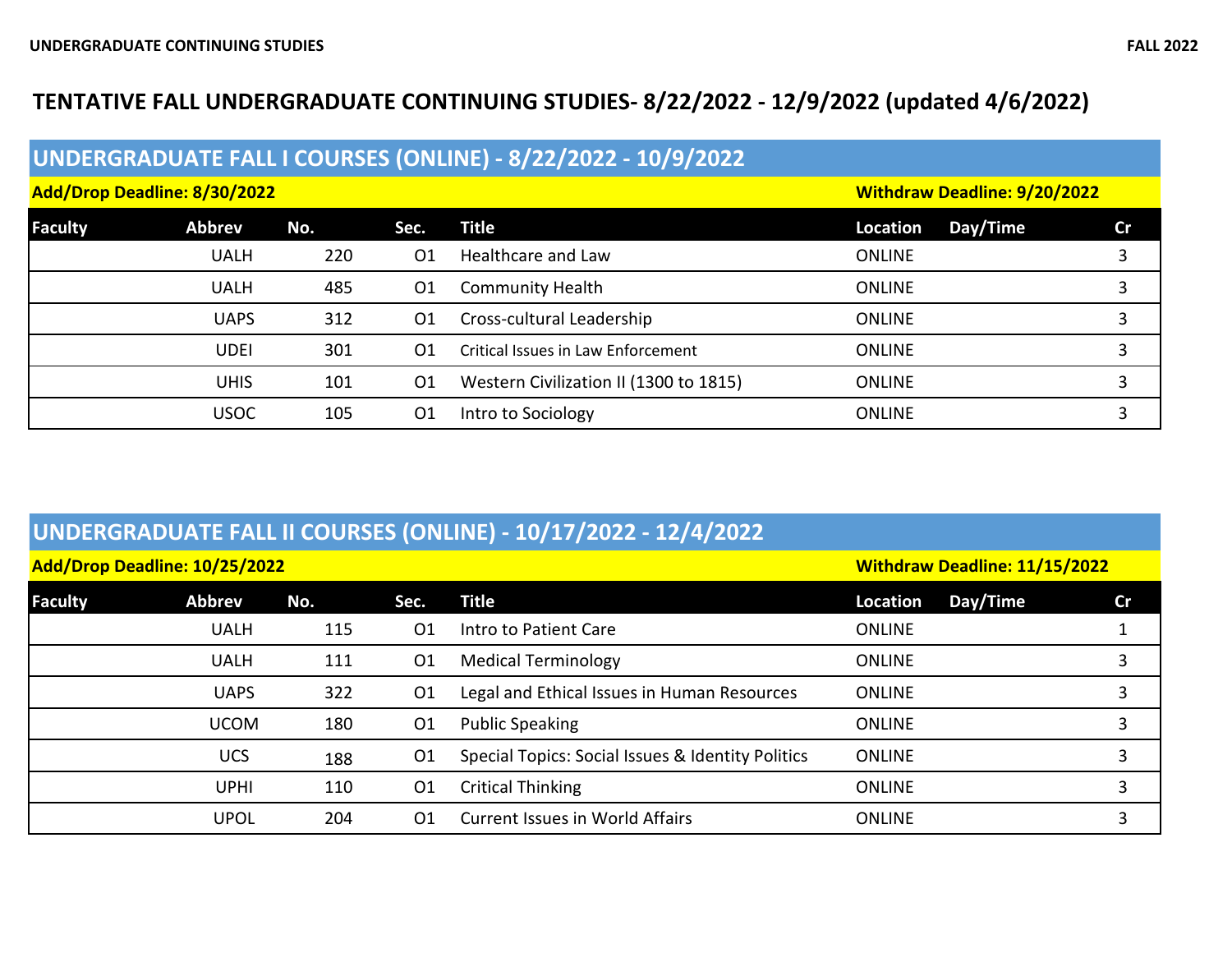## **UNDERGRADUATE FULL FALL COURSES (ONLINE) - 8/22/2022 - 12/9/2022**

|  | Add/Drop Deadline: 8/30/2022 |  |
|--|------------------------------|--|
|--|------------------------------|--|

**Add/Drop Deadline: 8/30/2022 Withdraw Deadline: 11/1/2022**

| <b>Faculty</b> | <b>Abbrev</b> | No. | Sec.           | <b>Title</b>                                              | <b>Location</b> | Day/Time      | cr           |
|----------------|---------------|-----|----------------|-----------------------------------------------------------|-----------------|---------------|--------------|
|                | <b>UALH</b>   | 380 | O <sub>1</sub> | Writing for Health & Wellness for Life (W)                | <b>ONLINE</b>   |               | 3            |
|                | <b>UALH</b>   | 390 | 01             | <b>Stats for Allied Health Professions</b>                | <b>ONLINE</b>   |               | 3            |
|                | <b>UALH</b>   | 390 | O <sub>2</sub> | <b>Stats for Allied Health Professions</b>                | <b>ONLINE</b>   |               | 3            |
|                | <b>UALH</b>   | 390 | O <sub>3</sub> | <b>Stats for Allied Health Professions</b>                | <b>ONLINE</b>   |               | 3            |
|                | <b>UANT</b>   | 255 | 01             | Race and Racism                                           | <b>ONLINE</b>   |               | 3            |
|                | <b>UAPS</b>   | 210 | 01             | Intro to Applied Supervision                              | <b>ONLINE</b>   |               | 3            |
|                | <b>UAPS</b>   | 360 | 01             | <b>Effective Leadership Skills</b>                        | <b>ONLINE</b>   |               | 3            |
|                | <b>UASC</b>   | 401 | 01             | Values Seminar in Extended Learning (W)                   | <b>ONLINE</b>   |               | 3            |
|                | <b>UASC</b>   | 401 | 02             | Values Seminar in Extended Learning (W)                   | <b>ONLINE</b>   |               | 3            |
|                | <b>UBIO</b>   | 115 | O1             | <b>Human Nutrition</b>                                    | <b>ONLINE</b>   |               | 3            |
|                | <b>UCJ</b>    | 210 | 01             | <b>Criminal Courts</b>                                    | <b>ONLINE</b>   |               | 3            |
|                | <b>UCS</b>    | 101 | 01             | Intro to Undergraduate Continuing Studies                 | <b>ONLINE</b>   |               | 3            |
|                | <b>UCS</b>    | 102 | 01             | Intro Undergraduate Continuing Studies Civic Engag ONLINE |                 |               | $\mathbf{1}$ |
|                | <b>UCS</b>    | 200 | 01             | Becoming a Civically Engaged Professional (W)             | <b>ONLINE</b>   |               | 3            |
|                | <b>UCS</b>    | 450 | 01             | Professional Seminar (W)                                  | <b>ONLINE</b>   |               | 4            |
|                | <b>UCS</b>    | 390 | 01             | Developing Effective Decisions & Problem Solving          | <b>ONLINE</b>   |               | 4            |
|                |               |     |                |                                                           |                 | Wednesday     |              |
|                | <b>UED</b>    | 354 | 01             | Counseling Skills & Technique                             | <b>ONLINE</b>   | 5:00 - 7:45PM | 3            |
|                |               |     |                |                                                           |                 | Tuesday       |              |
|                | <b>UED</b>    | 453 | 01             | Models, Theories, and the Practice of Counseling          | <b>ONLINE</b>   | 4:30 - 7:00PM | 3            |
|                | <b>UENG</b>   | 102 | 01             | Literature & Critical Writing                             | <b>ONLINE</b>   |               | 3            |
|                | <b>UENG</b>   | 365 | 01             | <b>American Novel</b>                                     | <b>ONLINE</b>   |               | 3            |